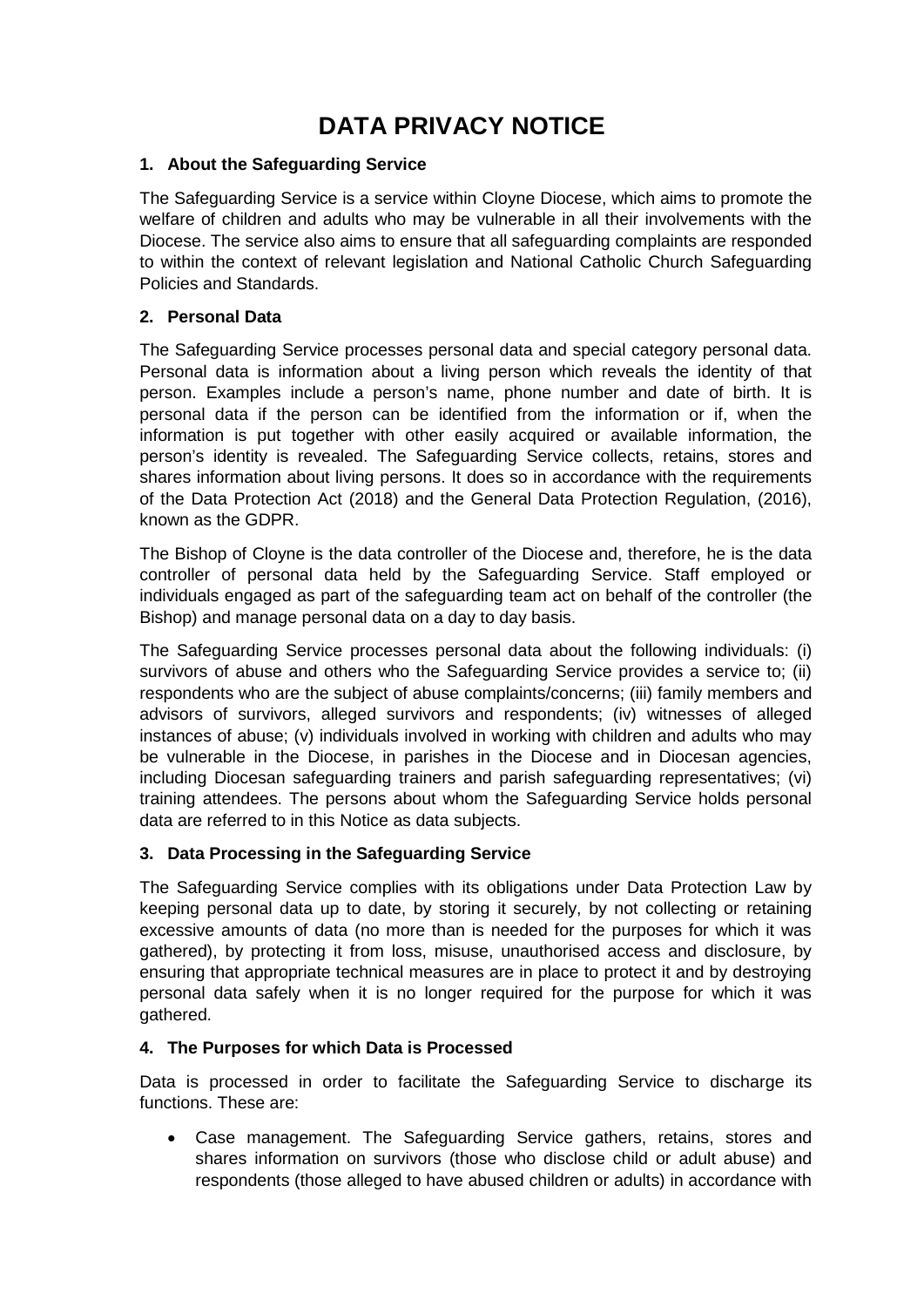national legislation (including but not limited to the Children First Act, 2015) and civil and Church guidelines on the management of allegations of the abuse of children and adults;

- Support of survivors of abuse. The Safeguarding Service gathers, retains, stores and shares information about those who experienced abuse as children or as adults who are vulnerable to abuse and their families in order to offer them support directly and in order to refer them to other support services;
- The creation and maintenance of safe environments for children and adults who may be vulnerable to abuse involved in Church activities. This involves processing data on those who work in parishes and diocesan offices and agencies, including the information processed through Garda vetting. It also involves processing data on those who cooperate with the Safeguarding Service in the discharge of this function, including diocesan safeguarding trainers, training attendees and parish safeguarding representatives.
- To enhance the capacity of the Safeguarding Service to deal with further complaints or disclosures.

# **5. The Data Processed**

The Safeguarding Service gathers and retains information including a person's name, date of birth, current address, email address, phone number and role with the parish or diocesan office or agency. For certain persons, additional personal data or special category data, such as information about events in their past, legal documents and medical and psychological reports are also gathered and retained. This list is not exhaustive.

# **6. The Legal basis for Processing Personal Data**

The legal bases on which the Safeguarding Service relies for processing personal data are the following:

a. Explicit consent is sought from those with whom the Safeguarding Service communicates in order to share information about news, events, activities and programmes;

b. Compliance with a legal obligation, as when those members of the team who are mandated reporters, report child protection concerns to Tusla, the Child and Family Agency in accordance with the requirements of the Children First Act, 2015 and with the HSE when dealing with adults who are vulnerable to abuse in accordance with all applicable laws and proceures;

c. In order to protect the vital interests of a person, as when it shares information with those who need to know it in order to prevent the abuse of a child or adults who may be vulnerable to abuse;

d. In the public interest, as when it processes personal data for the prevention of the abuse of children and adults who may be vulnerable to abuse;

e. In the pursuit of the legitimate interest of the Diocese of Cloyne as it acts to create a safe environment for children and adults who may be vulnerable to abuse.

#### **7. Sharing of Personal Data**

Personal data is treated as strictly confidential. It is shared, only when required,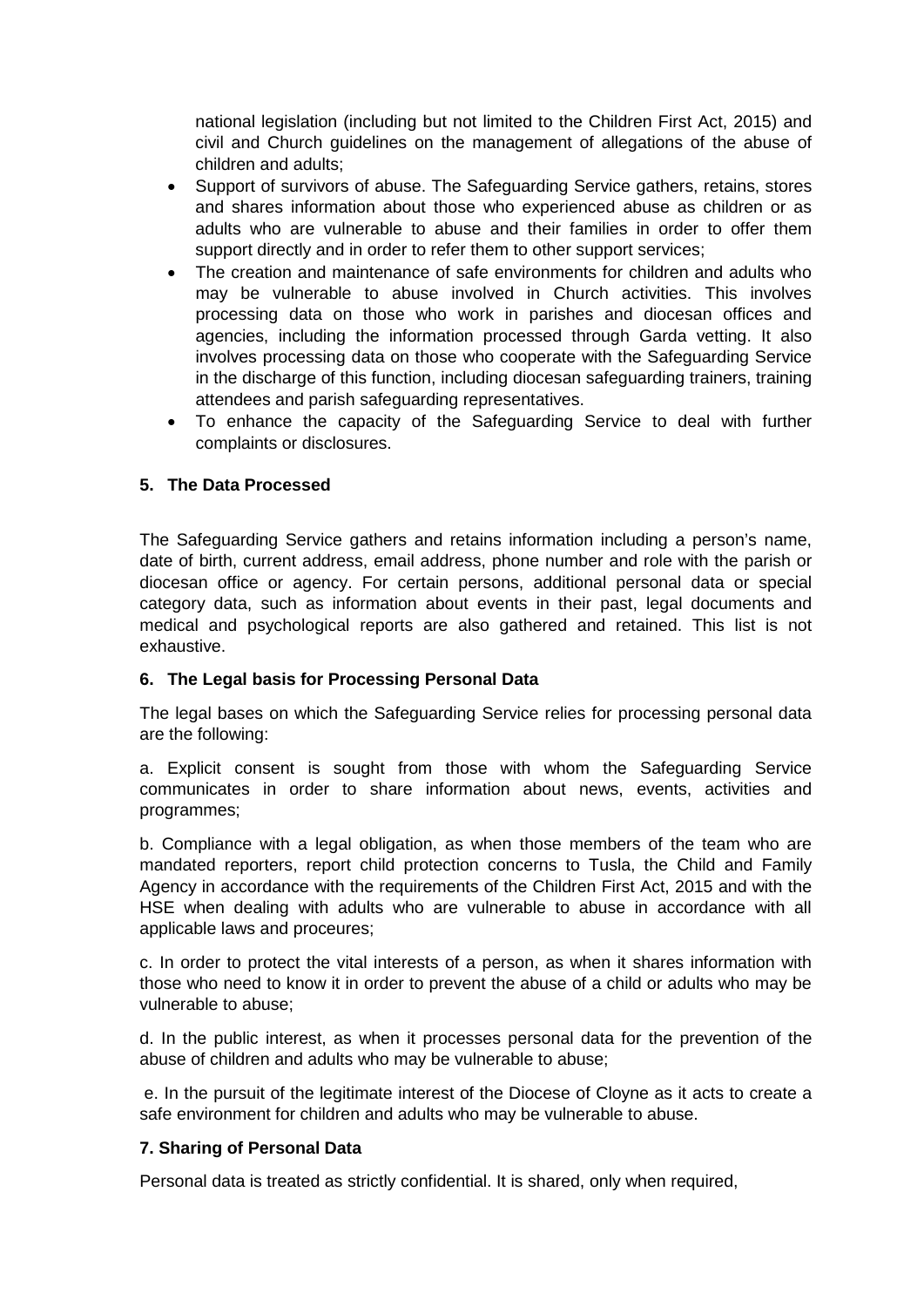- with other diocesan staff or individuals engaged by the Diocese, with the civil and regulatory authorities, with the National Board for Safeguarding of Children in the Catholic Church in Ireland and with others in accordance with the requirements of law and national and Church child and adult protection guidelines; or
- as otherwise required for the protection of children and adults who may be vulnerable to abuse; or
- by consent. (See also Appendix 1 and Appendix 2).

Consideration will be given to relevant policies and guidance of statutory agencies in particular that of Tusla, The Child & Family Agency, and the Health Service Executive. Personal information is also shared with some service providers, such as those who provide support services for survivors of abuse, but only with the consent of the data subject. All processing of such data is done in compliance with current legislation.

# **8. Retention of Personal Data**

Personal data is retained for as long as it is required for the discharge of the functions outlined in 4 above. All data is held in accordance with the data retention policy of the Diocese of Cloyne which may be amended from time to time.

#### **9. Storage and Accuracy of Personal Data**

The Safeguarding Service is committed to ensuring information is stored securely. In order to prevent unauthorised access or disclosure, suitable physical, electronic and managerial procedures to safeguard and secure information have been put in place. The service uses technical and organisational security measures to protect data from accidental or intentional manipulation, loss, destruction or access by unauthorised persons. The security measures are continuously adapted in line with technological developments. The Safeguarding Service seeks to ensure that personal data is accurate and up to date. However, the data subject is responsible for informing the service of any changes to personal data and other information. Once the Safeguarding Service has received personal information, strict procedures and security features are in place to prevent unauthorised access to or unlawful processing or disclosure of such data.

#### **10. The Rights of the Data Subject**

The data subject (the person whose information is processed by the Safeguarding Service) has the following rights:

- To request a copy of his/her personal data held by the Safeguarding Service;
- To request that the Safeguarding Service corrects any inaccuracies in the data held;
- To have the data erased when it is no longer required for the purpose for which it was gathered:
- To request the data controller to provide the data subject with a copy of his/her data and, where possible, transmit it to another data controller (this is the right to data portability and only applies when the processing is done by consent or is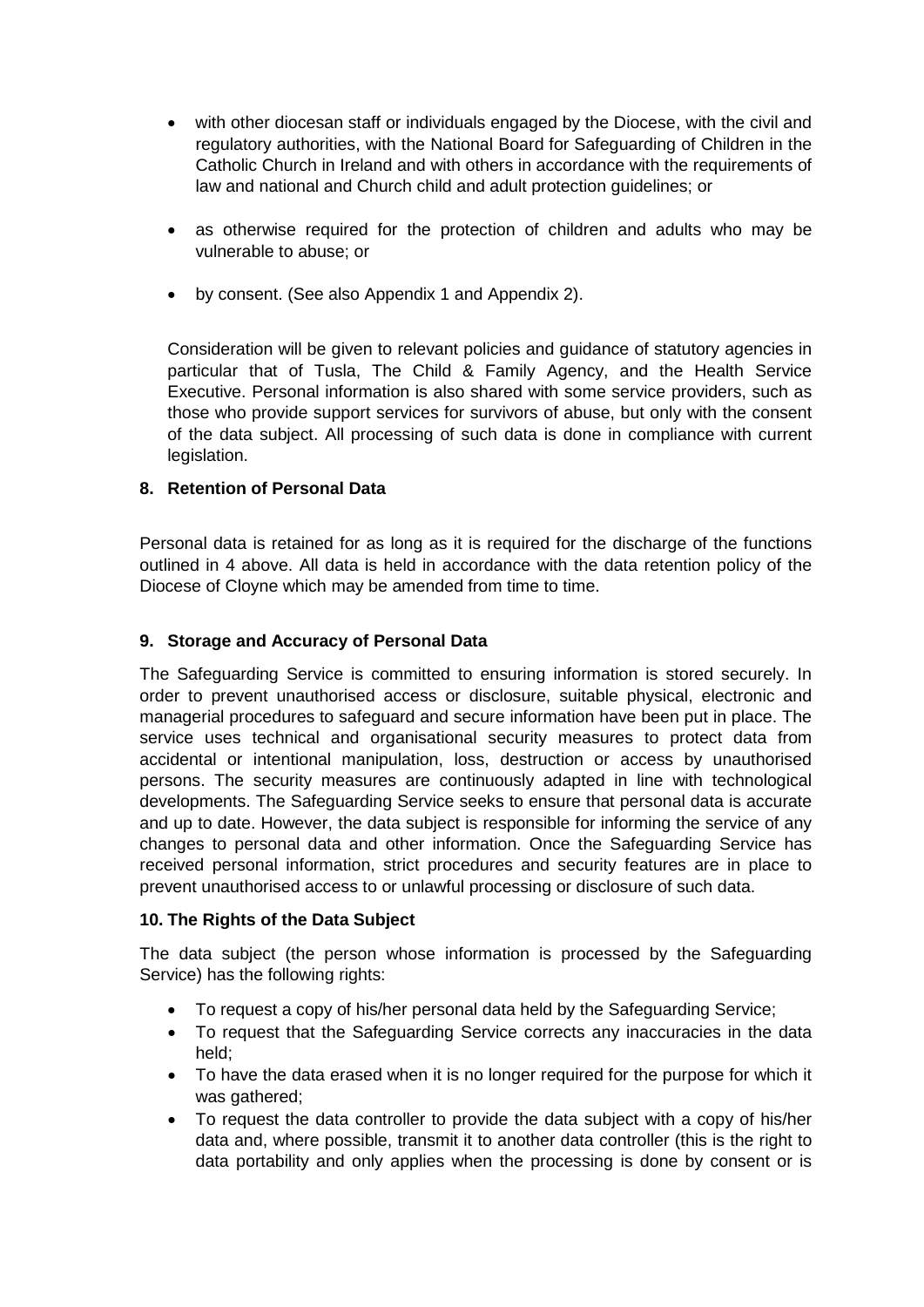necessary for the performance of a contract with the data subject and the data controller processes the data by automated means);

• To object to the processing of personal data. This right only applies in a limited number of situations. Those that apply to the Safeguarding Service are when data is being processed to protect the vital interests of a person, data is being processed in the public interest or data is being processed in pursuit of the legitimate interest of the Diocese (6c, 6d, 6e, above). All of the above rights are subject to limited exceptions in certain specified circumstances.

## **11. Further Processing**

If the Safeguarding Service needs to process personal data for a purpose not covered by this Data Privacy Notice a new notice will be issued prior to commencing the processing setting out the relevant purposes and processing conditions. Where and whenever necessary, the service will seek the prior consent of the data subject/s to the new processing.

#### **12. Contact Details**

If you have any queries or complaints please contact the Designated Liaison Person at the Cloyne Diocesan Office, Cobh, Co. Cork, Ireland. Telephone: 021-4811430 or 086 0368999. Email: [dlp@cloynediocese.ie](mailto:dlp@cloynediocese.ie)

Further information on data privacy rights is available on the website of the Data Protection Commissioner: [www.dataprotection.ie.](http://www.dataprotection.ie/)

For queries relating to data protection please contact the Diocesan Data Protection Officer at [dpo@cashel-emly.ie](mailto:dpo@cashel-emly.ie)

The Privacy Policy of the Diocese of Cloyne can be found at [https://cloynediocese.ie/wp](https://cloynediocese.ie/wp-content/uploads/2019/09/Privacy-Policy-Diocese-of-Cloyne-1.pdf)[content/uploads/2019/09/Privacy-Policy-Diocese-of-Cloyne-1.pdf](https://cloynediocese.ie/wp-content/uploads/2019/09/Privacy-Policy-Diocese-of-Cloyne-1.pdf)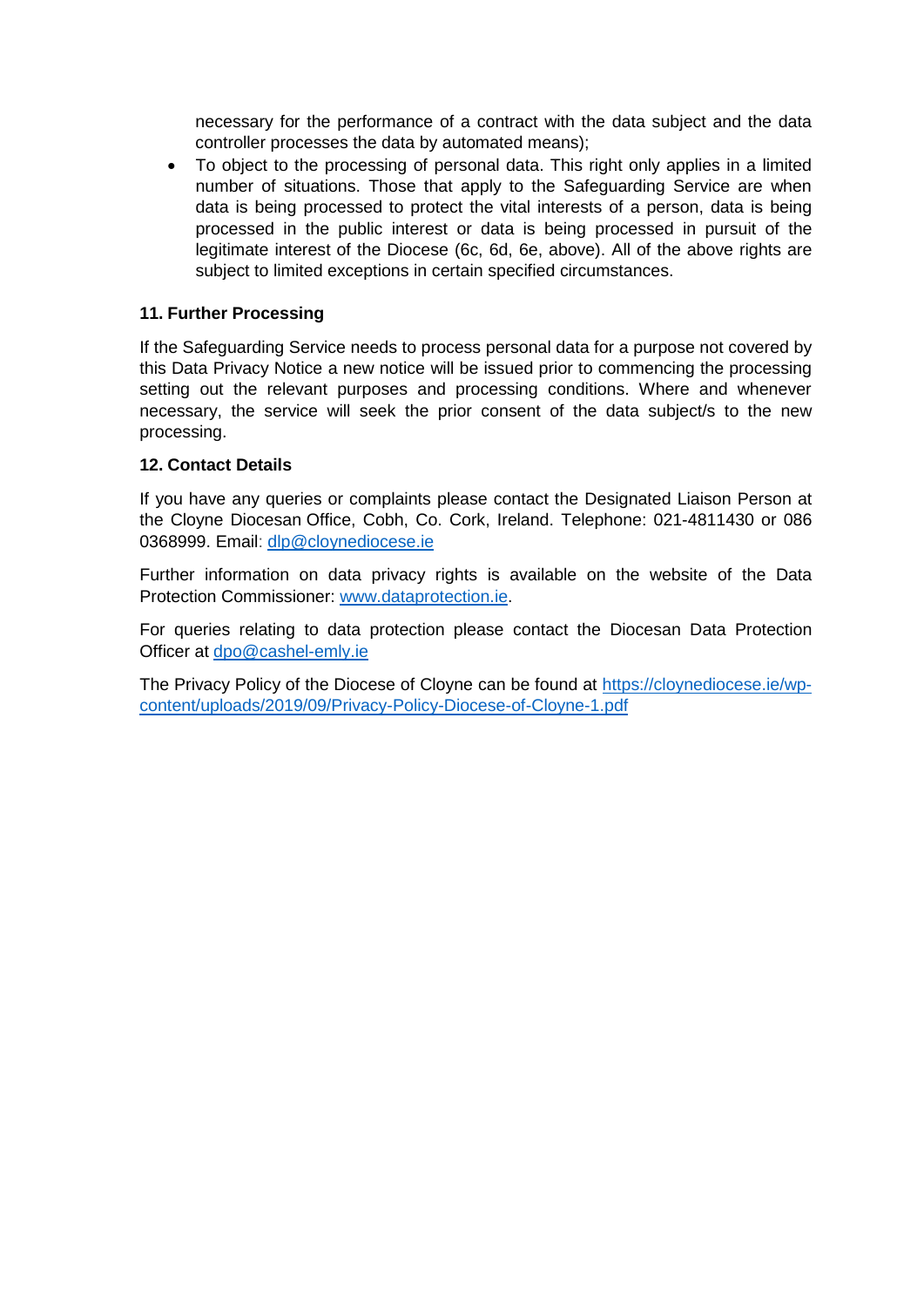# **Appendix 1: Information Sharing**

This section sets out in more detail the position of the Safeguarding Service in relation to the sharing of information relating to the protection of children and adults who may be vulnerable to abuse in a church context.

A1.1 The Safeguarding Service reports concerns regarding the abuse of children and adults who may be vulnerable to abuse to the regulatory authorities. The Safeguarding Service is legally required to report allegations of child abuse to TUSLA under the Children First Act, 2015 and such mandatory reporting is covered by (i) GDPR Article 6 (c) compliance with a legal obligation. Mandatory reporting can also apply to sharing certain information about an alleged offence committed against a child or vulnerable adult with An Garda Siochána (Criminal Justice (Withholding of Information on Offences against Children and Vulnerable Persons) Act 2012).

A1.2 In certain very restricted circumstances, the Safeguarding Service shares such concerns with other Dioceses and church authorities. For example, if there is information that a member of a religious order has abused or is alleged to have abused a child or adult vulnerable to abuse, that information is shared with the provincial of the order or the order's designated liaison person (DLP) so that s/he can take whatever steps are required to prevent further abuse. This is covered by GDPR Article 6.1 (d) - *processing is necessary in order to protect the vital interests ….of another natural person (i.e. the child/children or adult/s at risk) and/or GDPR Article 9 (2) (c) - processing is necessary to protect the vital interests of the data subject or of another natural person where the data subject is physically or legally incapable of giving consent.*

Such sharing of data is only to persons who need to be aware of, and take action to mitigate, these concerns and is done with appropriate measures in place to project the data.

A1.3 Information is shared with others when required for the protection of children or adults vulnerable to abuse, for example, when the placement of respondent priests in residential institutions is being arranged. The managers of the institutions concerned may, for example, be informed that the respondent ought not to have unsupervised contact with children or vulnerable adults. This is also covered by Articles 6.1(d) and/or Article 9 (2) (c).

A1.4 Information is shared with families of respondent priests. Priests often have contact with children in their extended families and the Safeguarding Service has a duty to protect these children from abuse. The practice is to encourage the respondent priests themselves to talk to their families in the first instance and then follow up with family members to ensure that they have sufficient information to protect their own children and vulnerable family members. This is also covered by Article 6.1(d) and /or Article 9 (2) (c). Ordinarily, the Safeguarding Service will consult with Tusla, The Child & Family Agency, regarding disclosures to extended family members. These disclosures of personal data could also be considered to be covered by GDPR Article 6.1 (f) - processing is necessary for the purposes of the legitimate interests pursued by the controller or by a third party<sup>[1](#page-4-0)</sup>.

<span id="page-4-0"></span>Recital 47 provides: The legitimate interests of a controller, including those of a controller to which the personal data may be disclosed, or of a third party, may provide a legal basis for processing, provided that the interests or the fundamental rights and freedoms of the data subject are not overriding [sic], taking into consideration the reasonable expectations of data subjects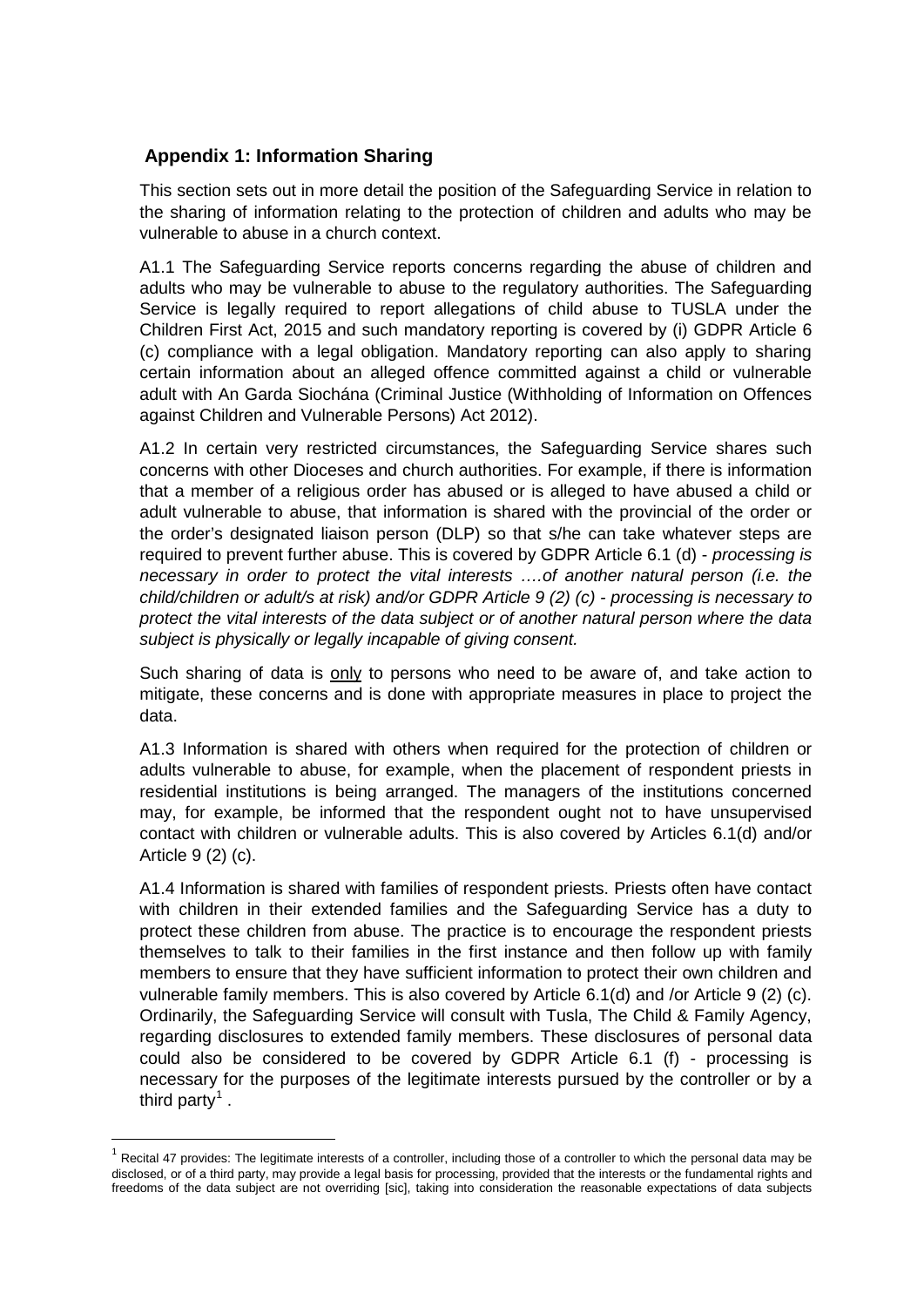The Bishop of Cloyne has a legitimate interest in the activities of those who serve as priests of the Diocese and has a legitimate interest in safeguarding children and adults who may be vulnerable to abuse.

A1.5 Information is shared with the civil authorities in the investigation of historic allegations of abuse. This is covered by Section 41 of the Data Protection Act 2018: *the processing of personal data and special categories of personal data for a purpose other than the purpose for which the data has been collected shall be lawful to the extent that such processing is necessary and proportionate for the purposes—*

*(b) of preventing, detecting, investigating or prosecuting criminal offences.* 

Section 55 (1) of the Data Protection Act 2018 – elaborating on GDPR Article 10, Processing of personal data relating to criminal convictions and offences – also provides a legal basis for such sharing of data: personal data referred to in Article 10 may be processed— where… *(b) (iv) processing is necessary to prevent injury or other damage to the data subject or another person or loss in respect of, or damage to, property or otherwise to protect the vital interests of the data subject or another person.*

A1. 6 Information is shared with the National Board for Safeguarding Children in the Catholic Church in Ireland. This is to obtain advice from the NBSCCCI relation to the matters outlined in Section 4 of this notice. It is also so that the NBSCCCI can carry out periodic audits of the Safeguarding Service of the Diocese of Cloyne. This independent review is imperative as the Safeguarding Service must carry out its function in accordance with all applicable laws and policies and to the highest possible standard. This is covered by GDPR Articles 6 (1) (d) and 9 (2) (d) - of the legitimate interests pursued by the controller or by a third party and also 6 (1) (c) - *processing is necessary in order to protect the vital interests ….of another natural person (i.e. the child/children or adult/s at risk) and/or GDPR Article 9 (2) (c) - processing is necessary to protect the vital interests of the data subject or of another natural person where the data subject is physically or legally incapable of giving consent.*

<u>.</u>

based on their relationship with the controller. Such legitimate interest could exist for example where there is a relevant and appropriate relationship between the data subject and the controller in situations such as where the data subject is a client or in the service of the controller. "Third Party" is defined as: a natural or legal person, public authority, agency or body other than the data subject, controller, processor and persons who, under the direct authority of the controller or processor, are authorised to process personal data.